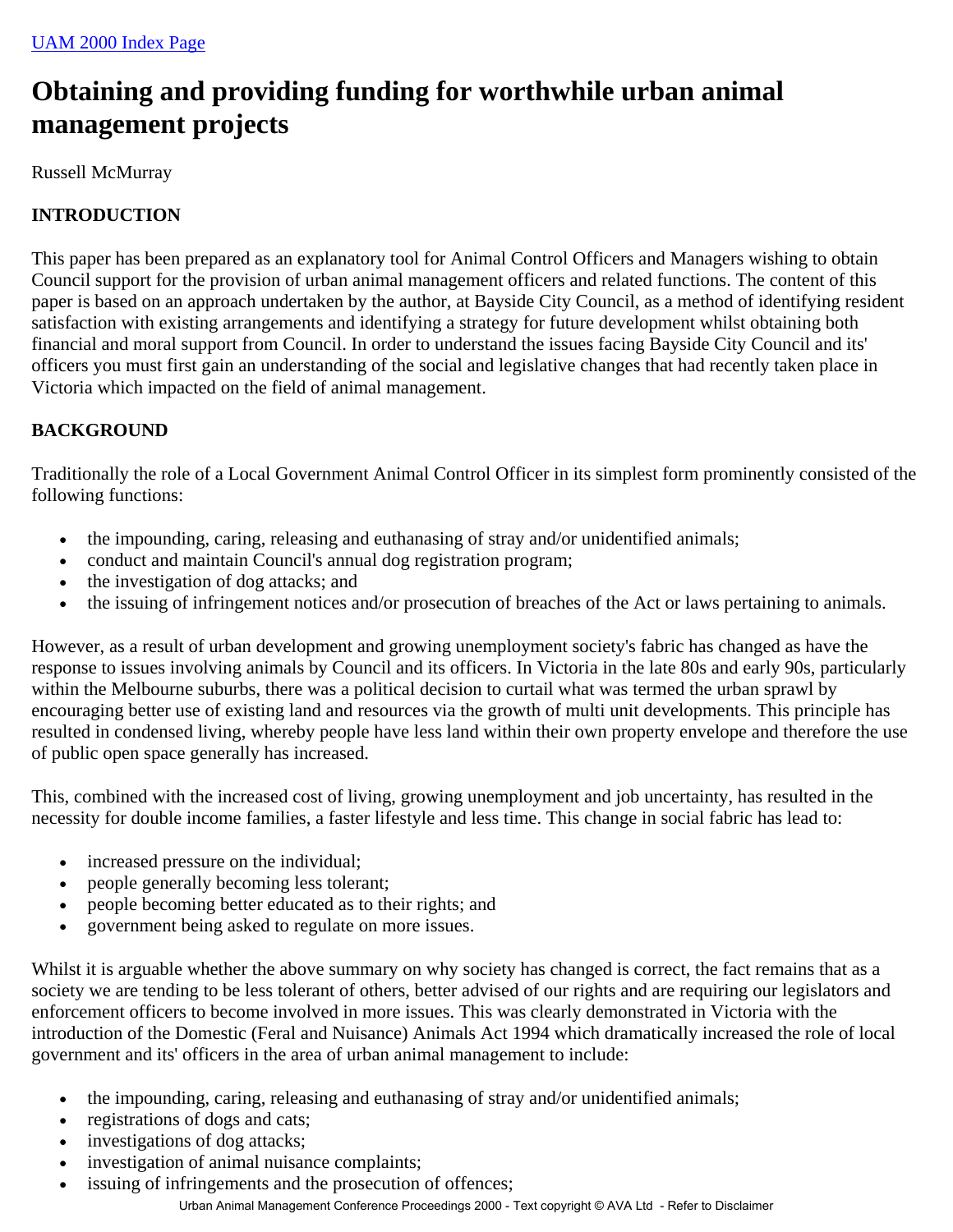- the declaration of dangerous dogs
- investigation of animal cruelty issues;
- regulating the number of animals kept;
- defining the method of restraint and locations where and when specific animals are prohibited in public places;
- inspection of public educators;
- registration of animal businesses (shops, shelters and boarding kennels); and
- inspection of animal businesses.

This increase in responsibilities provided a challenge for Bayside City Council, which had only been formed in December 1994 as part of the local government reform and amalgamation. Bayside as a municipality, is an inner Melbourne suburb approximately 15 kilometres from the Melbourne GPO and comprises the former cities of Brighton, Sandringham and parts of the former cities of Moorabbin and Mordialloc. Additionally, the municipality is bounded by Port Phillip Bay, predominantly residential and comprises approximately 47,000 rateable properties with 90,000 residents.

Whilst geographically the former municipalities were similar they had very different operational approaches in the field of urban animal management and enforcement practices. Upon Bayside's formation the elected councillors were replaced initially by State Government appointed Commissioners who together with Council's administration were charged with developing and implementing the laws for Bayside including those pertaining to animal management together with service standards.

During this period Council made several decisions concerning the laws pertaining to Bayside and resolved amongst other things to make it mandatory for all dogs to be leashed on public land including the streets and parks unless the park was designated as an off leash area. The introduction and implementation of the Domestic (Feral and Nuisance) Animals Act 1994 and in particular the Leash Law Requirements resulted in the formation of several lobby groups opposing the changes and with the reinstatement of elected Councillors they sought to have the laws reviewed and possibly overturned.

# **STRATEGY**

In the past like most Councils, Bayside City Council and its Officers often found themselves in an unpalatable position of "dammed if you do and dammed if you don't" when trying to deal with the issue of urban animal management. As I am sure most councils have experienced, if they actively enforce the laws pertaining to animals they were often criticised for being too hard and if they took a more lenient approach they were criticised for being too lenient and failing to meet their statutory obligations.

As a result of the increased pressure and confusion regarding the level of service and types of restrictions the Bayside community desired and considered appropriate, the following strategy was developed to bring about an understanding of:

- what services Council was currently providing and why;
- what legislative and local restrictions were currently in place;
- how do we gauge/gain an understanding of the expectations and desires of the community as a whole; and
- where do you go in the future?

Whilst the strategy initially only had a very broad objective it was nevertheless one of the first such projects of its kind to be undertaken on such a large scale with minimal additional resources.

# **STAGE 1 - ADVICE TO COUNCIL/COUNCIL ENDORSEMENT**

In order to commence the project, the first necessary step was to fully inform Council of the work currently being undertaken and why. Consequently a report was prepared for Council's consideration detailing and highlighting the legislative requirements/statutory obligations of Council in the area of animal management as well as initiatives undertaken to date and those proposed for the future.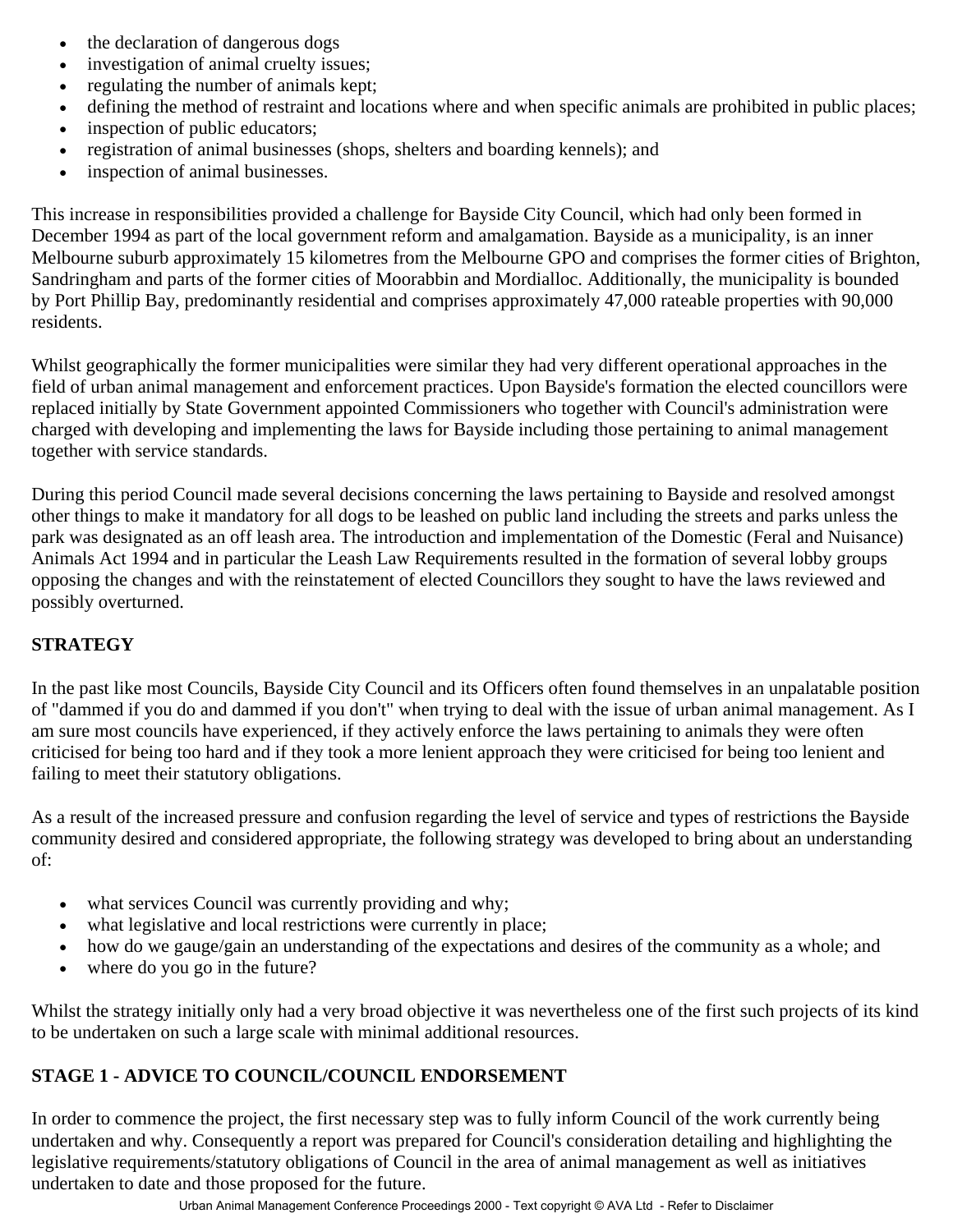Council's activities at the time comprised three major components, which were education, enforcement and Council restrictions.

#### **Education**

This component was a method of explaining and demonstrating to Council that the traditional role and/or stereotype of the 'Ranger' had changed and contrary to general public perception the officers did not simply impound and destroy animals. Instead the role had developed into that of public educators who promote and encourage responsible pet ownership and as a result the laws were generally enforced in the interest of public safety and community relations.

The information in the report contained examples of what initiatives had been undertaken:

- press releases;
- school visits;
- patrols;
- talks at community meetings;
- brochures:
- attending at community events, etc.

#### **Enforcement**

In this area we highlighted our enforcement ability, practices and philosophy. This included the introduction of multi skilled officers and examples of what action would be taken in certain circumstances, ie. for minor breaches with no attack or injury a caution in the first instance whereas for blatant offences they may result in the issuing of an infringement or even prosecution.

This section gave Council a basic understanding of how an officer would act in certain circumstances. In hindsight, data should have included the number of officers and complaints received together with a breakdown of the issues raised.

#### **Council restrictions**

In this area we sought to identify for the Council what issues were mandatory and matters which Council were permitted to vary. For example, in Victoria under the Domestic (Feral and Nuisance) Animals Act 1994, Councils are unable to vary the requirement for animals to be registered but are able to vary the fee paid and their method of restraint in public etc. In addition to the provisions of the Act, Council also has the power, via a local law, to restrict the number of animals per property within the municipality.

In addition to giving Council an understanding of how urban animal management is undertaken, the report also highlighted that due to increased political pressure from individual action groups, there was a need to undertake further community consultation. This consultation would be used as a tool to gauge total community satisfaction with the level and types of services provided.

In recognition of the fact that issues of urban animal management and particularly leash requirements were one of the most contentious/emotional issues facing Council and because previous consultations had lead to the formation of two polarised action groups, the pro and the anti dog group, that had obscured the results, Council resolved to engage a consultant to advise the best method of dealing with the community as a whole.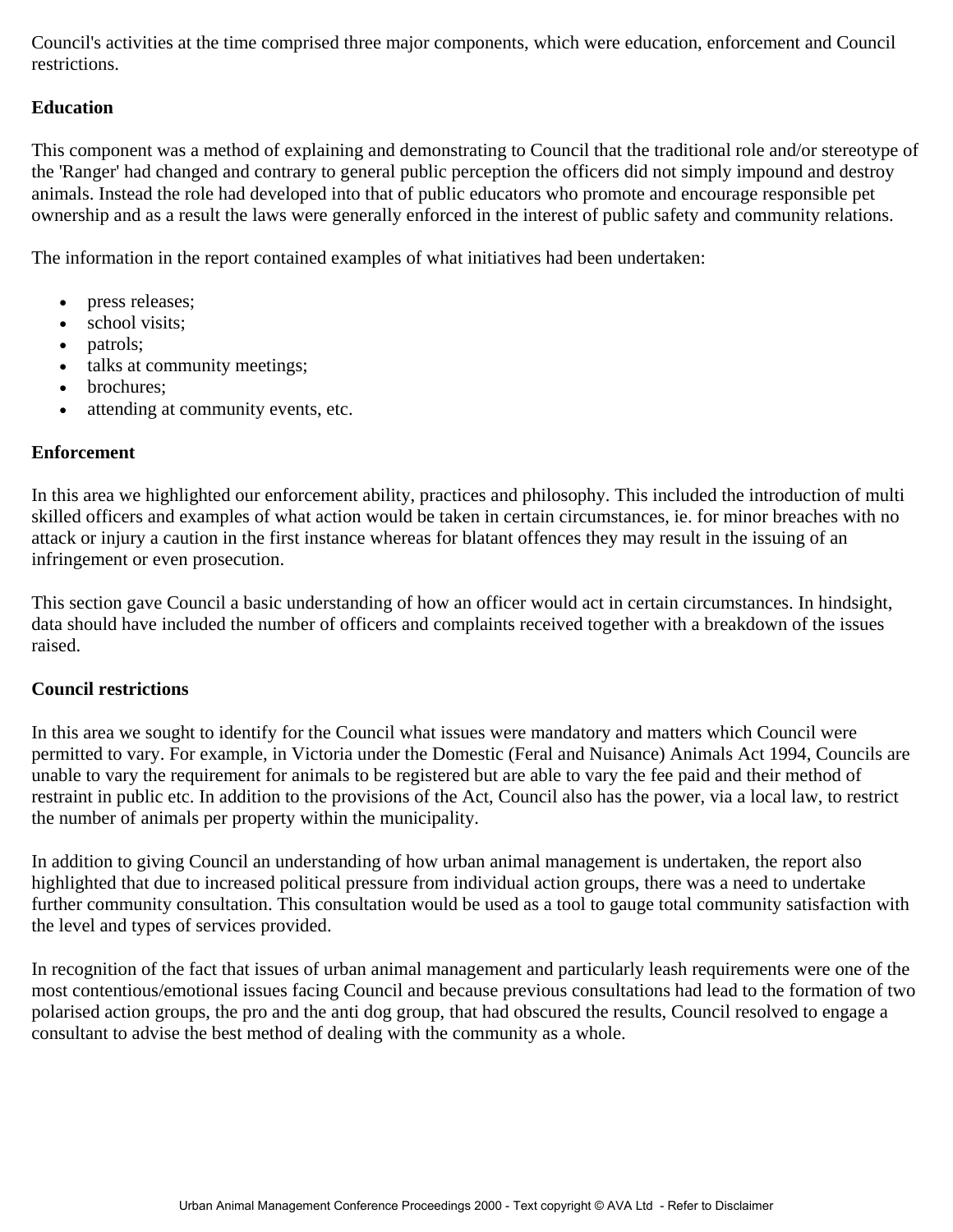# **STAGE 2 - CONSULTATION METHODOLOGY**

To assist with the development of a consultation strategy Council, in conjunction with the Cities of Banyule and Boroondara, commissioned Ms Virginia Jackson, of Harlock Jackson Pty Ltd to prepare a paper on the issue. Whilst Ms Jackson's paper 'Taking The Lead With Dogs - Reviewing Leash Laws' 'A Guide To Community Consultation For Local Authorities' did not prescribe 'the best' consultation strategy for urban animal management issues, particularly as each Council is different, it did assess the strengths and weaknesses of each approach. Additionally, it gave some information on the reason why action groups are formed and why the silent majority remain silent.

From an integrity and ownership perspective it is imperative that the proposed method of community consultation be approved by Council, as this will hopefully allay any concerns in regard to process and justification for the survey.

Consequently upon receipt of Ms Jackson's paper a further report was prepared for Council's consideration on the different methods of undertaking community consultation and each of their strengths and weaknesses together with a proposed methodology for Council to consider and endorse subject to their consideration.

From Bayside's perspective Council resolved to undertake a number of different consultative approaches but recognised the only certain way to uncover the full range of views is by surveying a random sample of the population. Consequently they resolved to adopt the following consultation process based on Ms Jackson's paper.

## **Survey/questionnaire**

To undertake a random survey/questionnaire of 300 Bayside residents, 250 by telephone and 50 street interviews. The advantages of survey/questionnaires are:

- if statistically valid, surveys provide a quantitative representation of the general community view;
- less likely to be influenced by lobby groups; and
- a way to obtain answers to specific questions.

The disadvantages of survey/questionnaires are:

expensive to conduct and analyse if contracted.

#### **Focus groups**

Arrange and facilitate discussion with relevant interest groups to draw an in-depth understanding of the issues or problems. The focus groups will comprise approximately five to ten people. The advantages of focus groups are:

- useful way of approaching identified stakeholders;
- a way to encourage those who would otherwise feel intimidated at a public meeting; and
- useful tool for drawing out an in-depth understanding of the issues or problems.

The disadvantages of focus groups are:

- meetings are difficult to compare unless an analyst is involved in each one;
- expensive to organise and analyse results; and
- still likely to be dominated by vocal groups.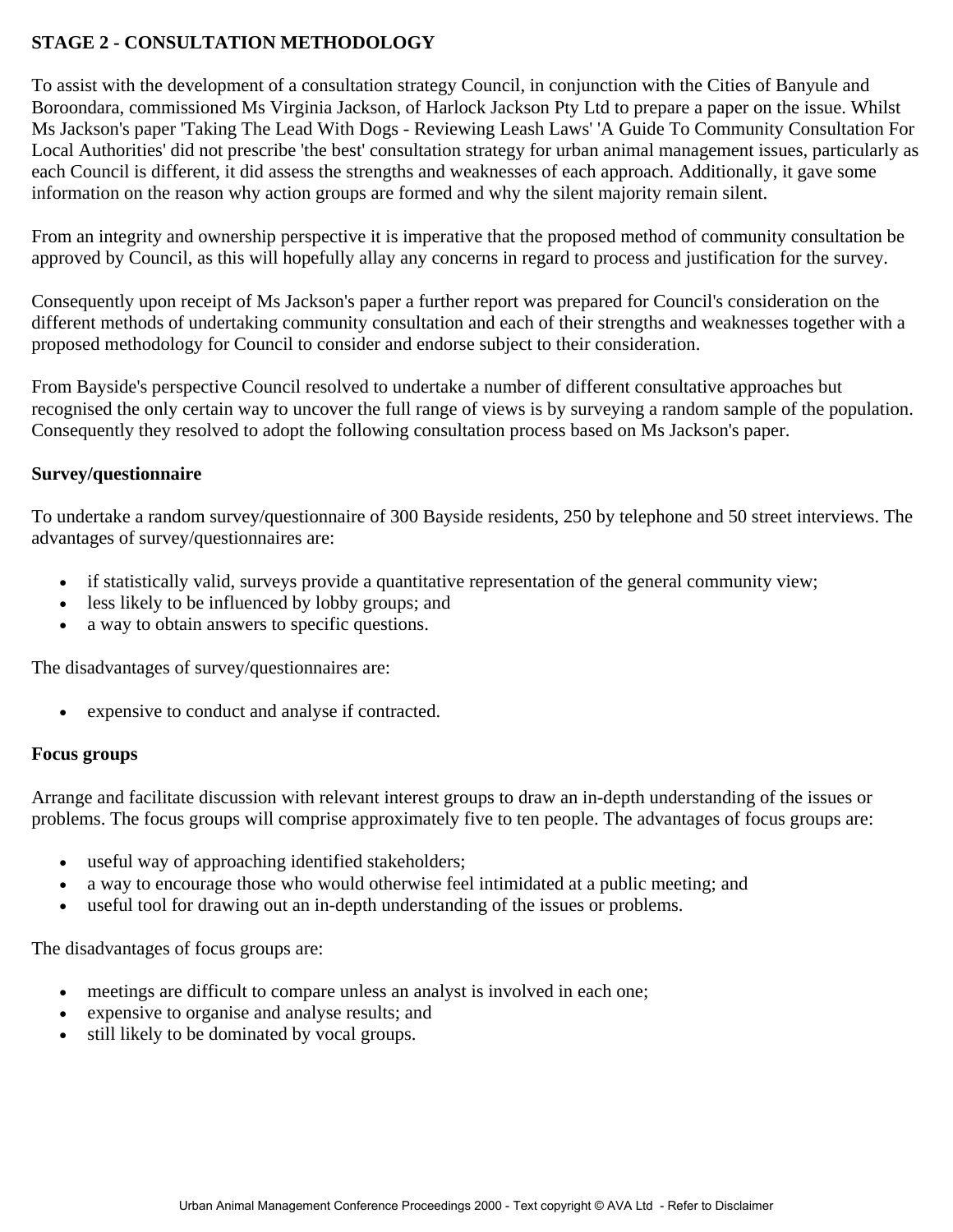## **Telephone hotline**

Provide and advertise a dedicated hotline number open to the general public to leave a message in response to recorded prompts which will be transcribed and analysed. The advantages of telephone hotlines are:

- easy and cheap for people to use (more convenient for example than preparing a written submission or attending a public meeting);
- a way to encourage submissions from those who would otherwise remain silent; and
- people able to speak freely without fear of reprisal.

The disadvantages of telephone hotlines are:

- message may be misrepresented in the transcribing;
- some groups (eg. the elderly) may be unfamiliar/uncomfortable with the technology; and
- people may not leave their name, leaving the technique open to potential abuse by action groups.

## **Displays/exhibitions**

Displays were set up in the foyer of the Corporate Centre and the Brighton and Sandringham Libraries describing the project and asking customers to register their views before leaving.

The advantages of displays and exhibitions are:

- a way to encourage written submissions from those who would otherwise remain silent: and
- if staffed, dedicated staff member available to answer questions.

The disadvantages of displays and exhibitions are:

- may be a costly exercise and ineffective, especially if site in a poor location and if community does not perceive the issue to be of high importance; and
- technique open to potential abuse by action groups.

Additionally there is a need to undertake some preliminary investigation and seek agreement in regard to the following limits prior to commencement:

- **Who are the key stake holders?**  ie Dog clubs, other users of facilities (sports clubs), members of the general public.
- **Is your survey group reflective of the community profile?**  How many people are dog owners compared to the community profile, age, gender, etc
- **What background information do we give?**  How much and what information do we give about the process and current practices?
- **What questions do we ask?**  Do we have the expertise to develop a questionnaire, are the questions leading, open or closed questions and will it give us the information we need?
- **Who will undertake the consultation?**  Do we conduct it ourselves or do we have a third party undertake the process?
- **When will the consultation take place?**  Not during Christmas or other holiday periods.

As the above information demonstrates the consultation process undertaken was both inclusive and extensive, and highlights there are a myriad of alternative approaches available.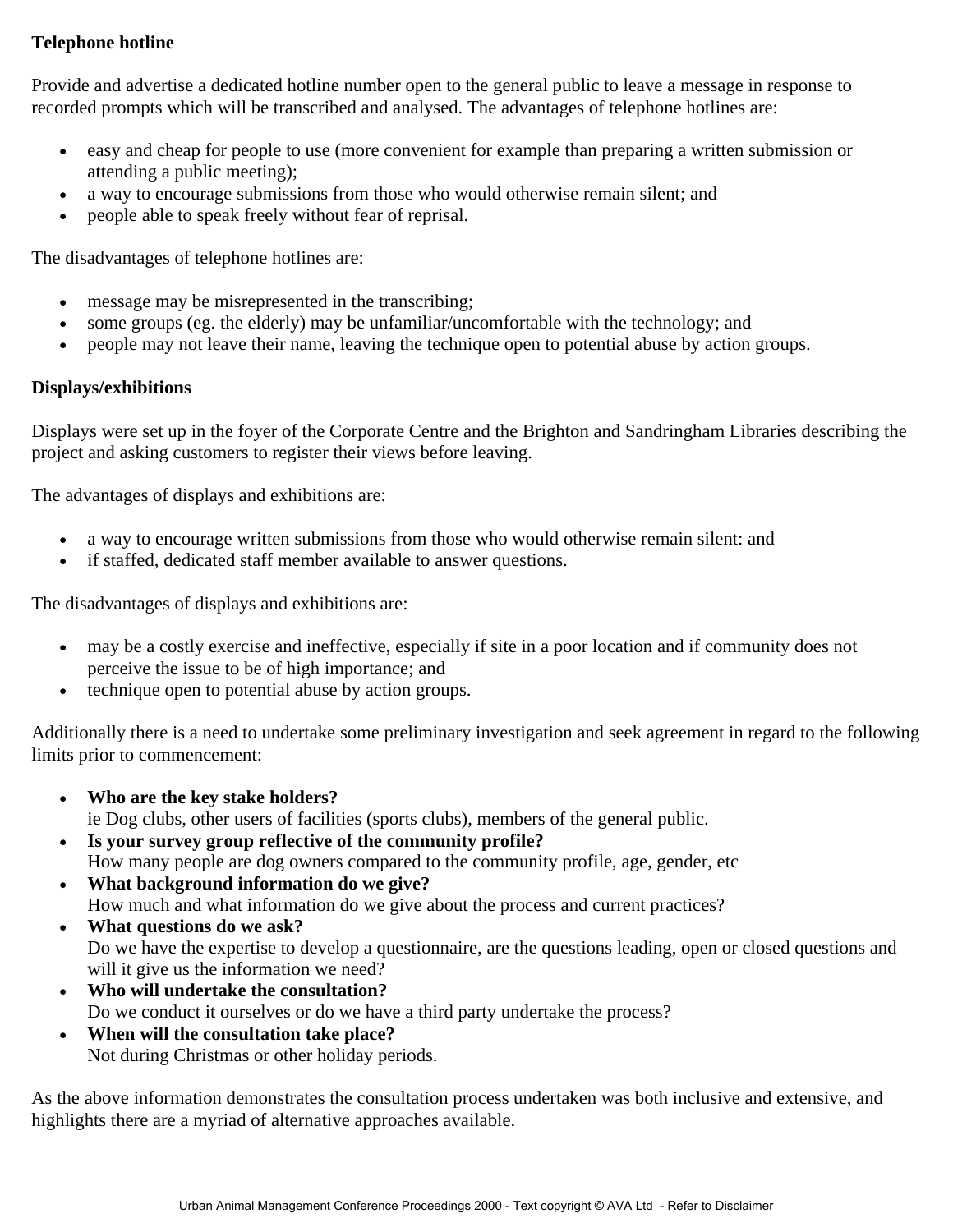# **STAGE 3 - CONSULTATION**

Once the methodology has been agreed to it is imperative that the consultation be carried out in accordance with the agreement and any variation of the agreed methodology be endorsed by Council as failure to seek endorsement may cast doubt over the legitimacy of the process.

From Bayside's perspective the consultation process was expanded to include questions about the levels of use, knowledge of existing services and areas whereby the laws and/or services provided by Council could be enhanced.

# **STAGE 4 - REPORT**

Upon completion of the community consultation phase the fun really begins with analysis of the data received. This needs to accurately reflect the process followed and the information provided. The final report also needs to be readable with clear and concise recommendations if possible. Additionally a full copy of the report should be circulated to the members of Council for their information and perusal.

# **STAGE 5 - REPORT TO COUNCIL**

Subject to the results of the community consultation a further report should be presented to Council highlighting any issues and areas of improvement identified together with a strategy to address the issues and a recommendation for Council consideration and adoption based on a needs and cost analysis being undertaken.

# **RESULTS OF BAYSIDE SURVEY**

As a result of undertaking this extensive community consultation Council was in a position to make informed decisions in regard to its future direction, initiatives and funding on the issue of urban animal management. Additionally the exercise tended to unite Council and its' Officers whilst answering the concerns of the individual action and user groups by gaining an understanding of what the community expectations were in comparison to the existing controls and services provided.

The survey results concluded that a majority of the residents considered the leash requirement and designation of off leash areas within our parks and reserves to be adequate. 75% of residents surveyed via the questionnaire, of which 47% were owners compared to the 26% demographically, and 63% overall were in support of Council's existing arrangements.

A summary of the other recommendations and strategies endorsed by Council is as follows:

- **A commitment to continue educating the residents on responsible pet ownership**  Increased funding for education with the production of a pet show bag, attendance at public and community functions, public speaking, production of educational material and sponsorship of pet days and cat shows.
- **A commitment to enforce the laws pertaining to animals and support the officers**  The allocation of additional funding for the employment of staff to police the laws and their support for the Animal Control Officers.
- Support for the existing as well as the establishment of two additional off leash areas including a 24 hour 365 day off leash beach.
- A recognition that dogs, cats and other domestic animals are members of an urban society The adoption of a position statement with a commitment to give consideration to the needs of owners and their dogs in the development and/or upgrading of parks and reserves. The possible establishment of an annual newsletter for pet owners.
- Increased facilities in parks The placement of additional dispensers in the parks, increased signage and ability for officers to visit sites and give away free pooper scoopers and show bags.